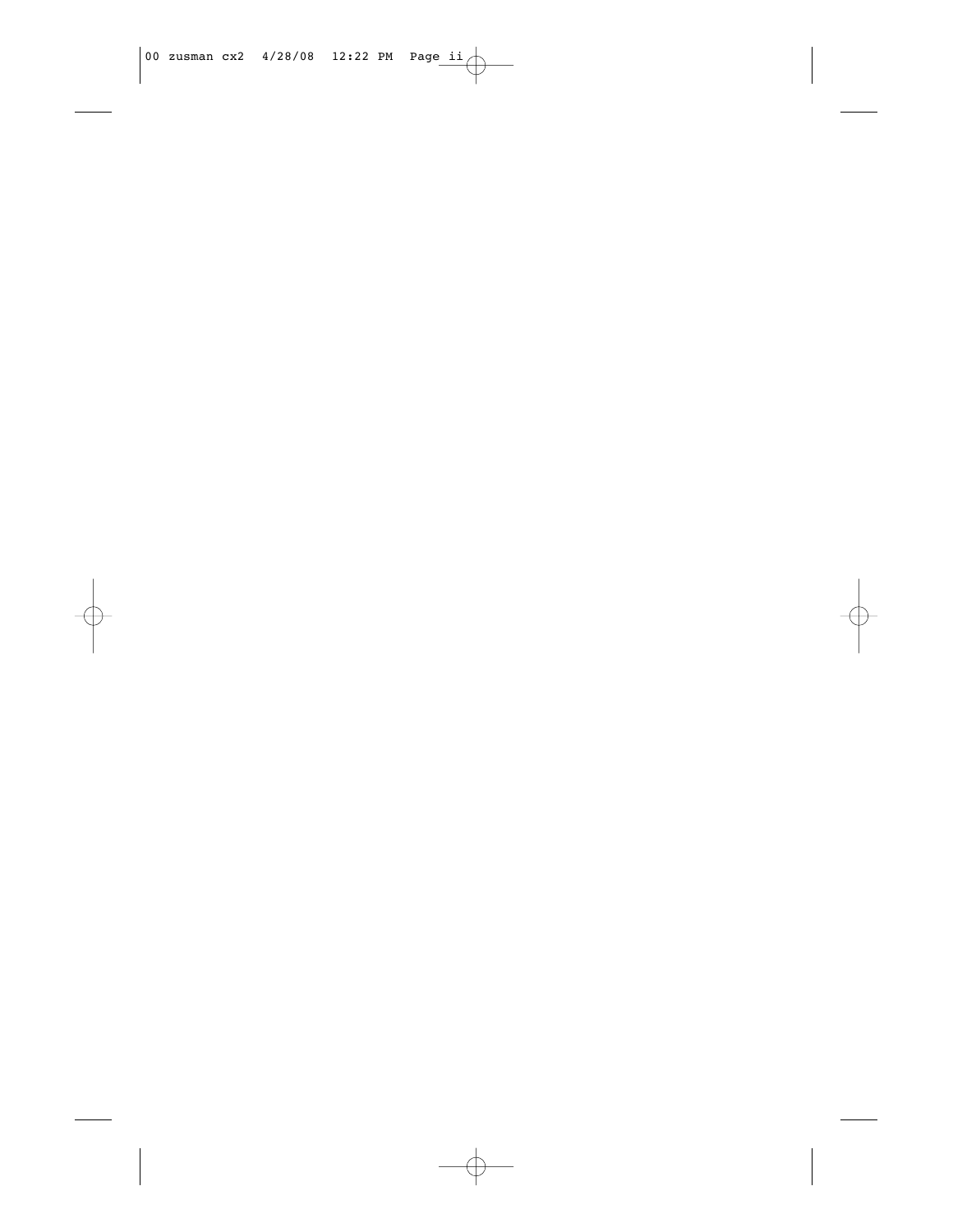# **The Social Context View of Sociology**

## **Marty Zusman**

PROFESSOR OF SOCIOLOGY Indiana University Northwest

## **David Knox**

Professor of Sociology East Carolina University

## **Tracie Gardner**

**LECTURER** California State University, Northridge

> Carolina Academic Press Durham, North Carolina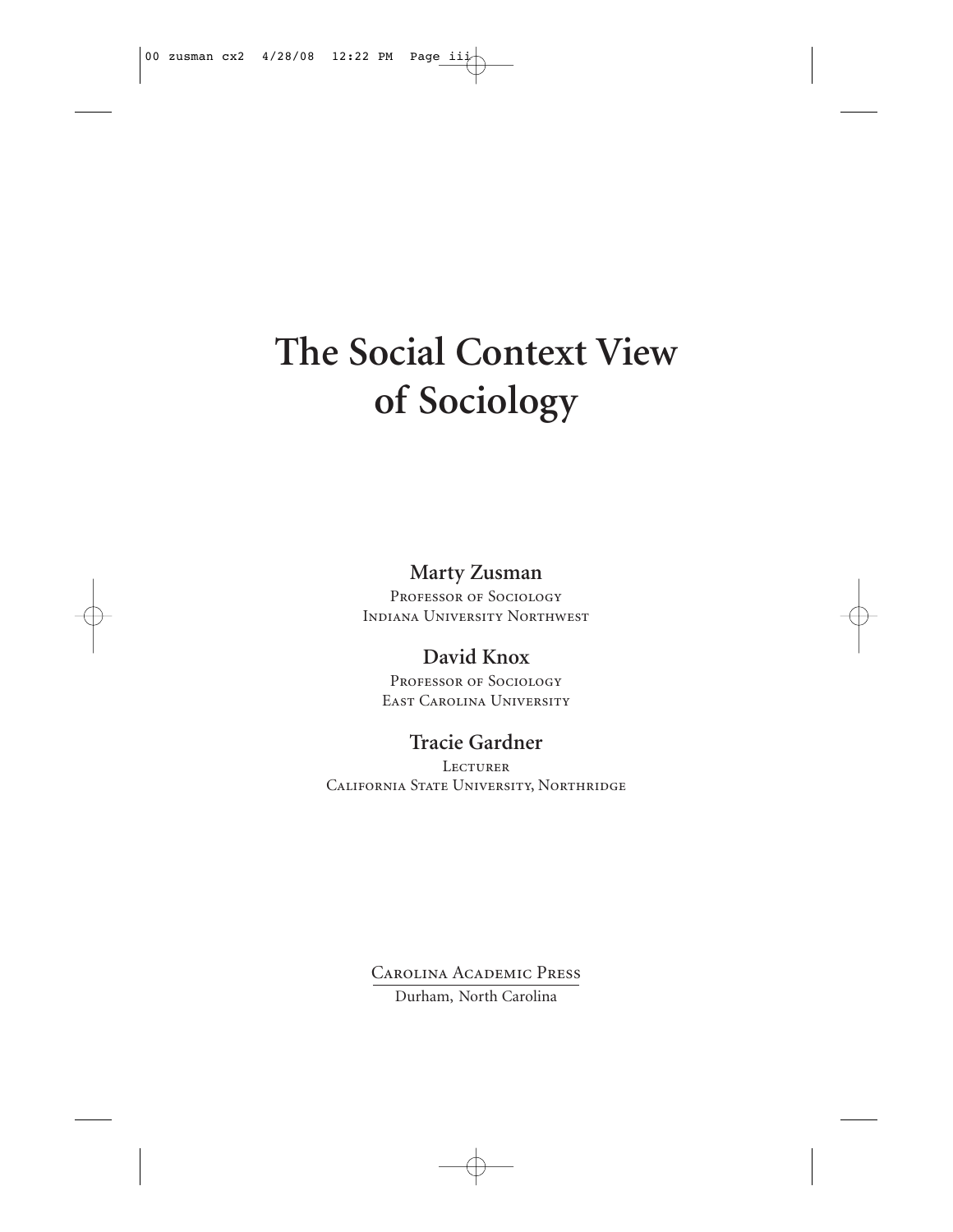Copyright © 2009 Marty Zusman David Knox Tracie Gardner All Rights Reserved

Library of Congress Cataloging-in-Publication Data

Zusman, Marty E.

The social context view of sociology / by Marty Zusman, David Knox, Tracie Gardner.

p. cm. Includes bibliographical references and index. ISBN 978-1-59460-572-7 (alk. paper) 1. Sociology. I. Knox, David, 1943- II. Gardner, Tracie. III. Title.

HM585.Z87 2009 301--dc22

2008019581

Carolina Academic Press 700 Kent Street Durham, North Carolina 27701 Telephone (919) 489-7486 Fax (919) 493-5668 www.cap-press.com

Printed in the United States of America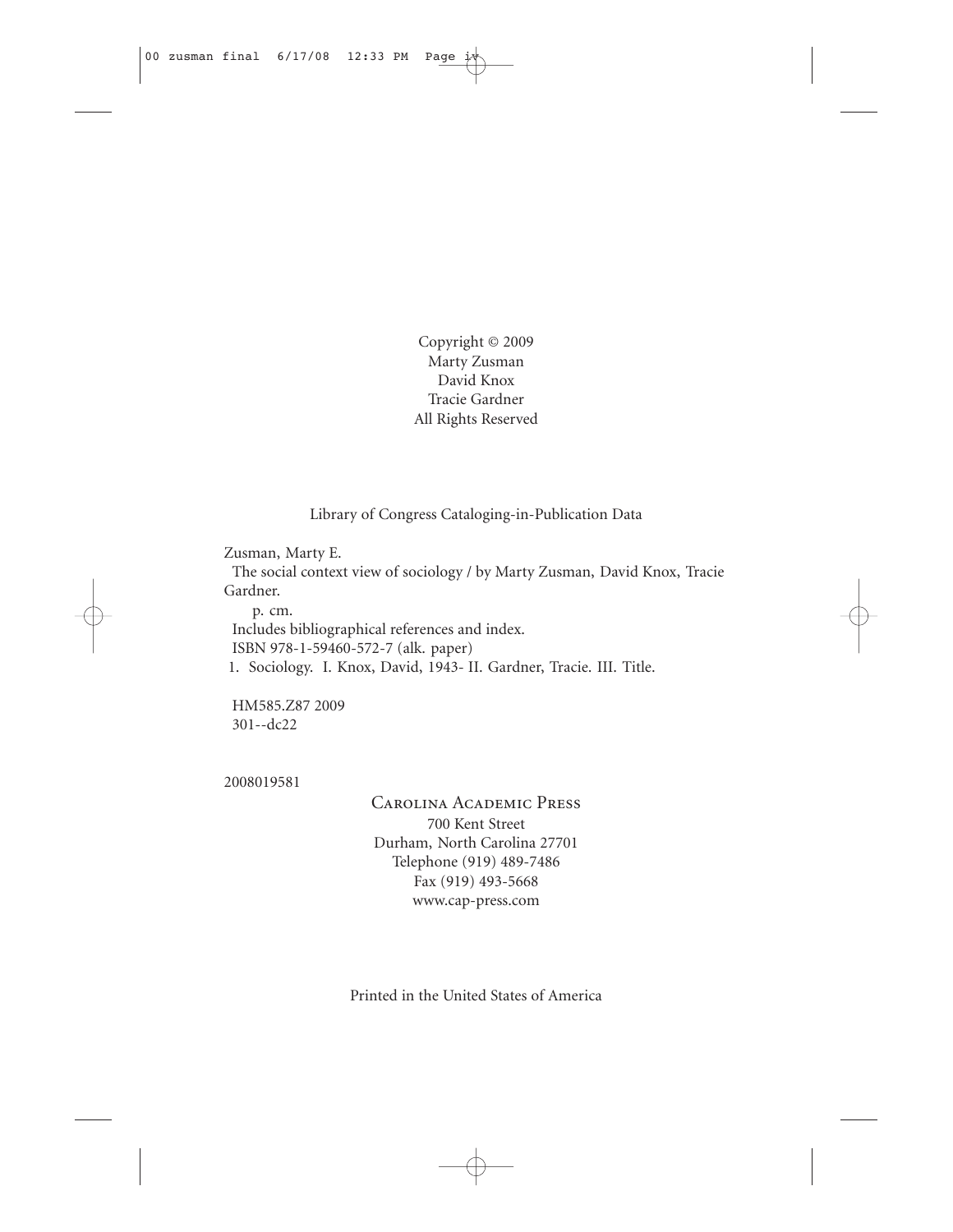This book is dedicated to the thousands of university students who have been exposed to the social context approach. Over the years they have praised the approach as giving them immediate insight into what sociology is as a discipline, what meaning the context approach has in their lives and how they have applied it to their lives. Their encouragement has resulted in bringing the social context approach into mainstream sociology.

Marty Zusman—"I dedicate this book to my wife, Jane. Without her insistence and encouragement this book would not have seen daylight. I also thank my family; Rochelle, Amie, Steven, Andrew, Jackie, Julie, John and Jennifer. I would also like to thank Kristie Gilmore who typed the early chapters of the manuscript. Finally, on a personal note, I was a student of Marvin Olsen who once told me, 'If you want to learn what sociology is all about, think of the levels of social organization.' Thanks, Marv, as a teacher and scholar, your ideas live on."

David Knox—"To Cameron Emmott who is taking her first steps into the world of social context."

Tracie Gardner—"To my daughter, Ellen Rose, who continually inspires me with her innocent wisdom."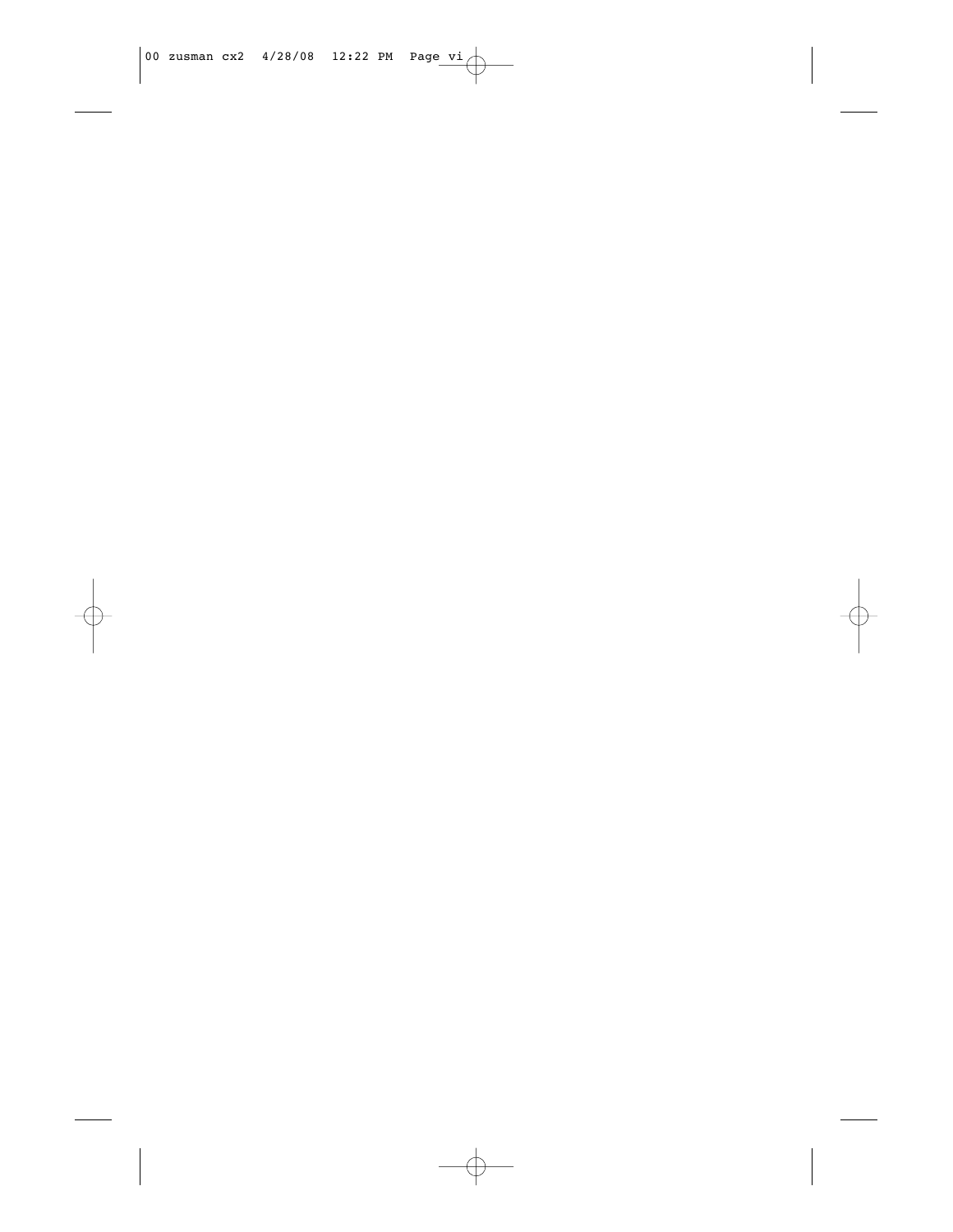## **Contents in Brief**

| The Sociological Approach                            |                |
|------------------------------------------------------|----------------|
| Chapter 1 • The Social Context Perspective           | $\mathfrak{Z}$ |
| The Basis of Social Context<br>Part II.              |                |
| Chapter 2 · Culture                                  | 25             |
| Chapter 3 · Socialization                            | 49             |
| Chapter 4 · Social Order and Deviance                | 71             |
| Part III. Less Organized Contexts                    |                |
| Chapter 5 • Population and Human Ecology             | 99             |
| Chapter 6 • Collective Behavior and Social Movements | 127            |
| <b>More Organized Contexts</b><br>Part IV.           |                |
| Chapter 7 • Groups                                   | 153            |
| Chapter 8 • Social Class, Race, and Ethnicity        | 177            |
| Chapter 9 · Gender and Age                           | 203            |
| Chapter 10 • Families and Communities                | 225            |
| Chapter 11 • Education and Religion                  | 249            |
| Chapter 12 • Politics and Economics                  | 275            |
| Chapter 13 • Networks and Societies                  | 295            |
|                                                      |                |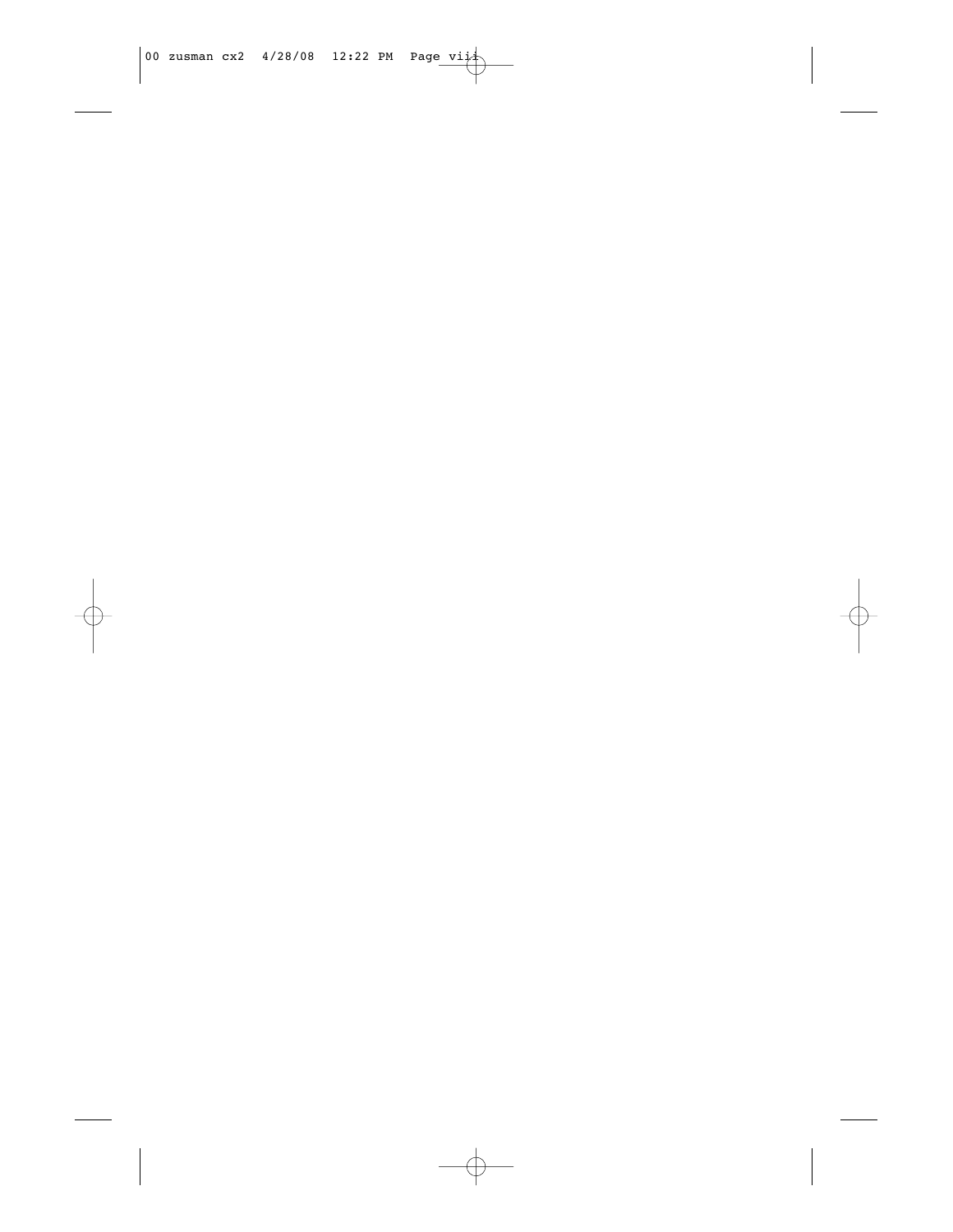## **Contents**

#### **Part I The Sociological Approach**

| Chapter 1 • The Social Context Perspective         | 3              |
|----------------------------------------------------|----------------|
| Social Context: An Aid to Understanding            | $\mathfrak{Z}$ |
| Sociological Theories                              | 5              |
| Functionalism                                      | 6              |
| Conflict Perspective                               | 6              |
| Symbolic Interactionism                            | 7              |
| Social Organization Terms                          | 7              |
| Position                                           | 7              |
| <b>Status</b>                                      | 8              |
| Role                                               | 8              |
| Norm                                               | 8              |
| Social Organization Framework                      | 9              |
| Structure                                          | 9              |
| Process                                            | 10             |
| Types of Social Organization                       | 11             |
| Populations                                        | 11             |
| Collective Behavior/Social Movements               | 12             |
| Social Class                                       | 13             |
| Groups                                             | 14             |
| Families                                           | 14             |
| Communities                                        | 15             |
| Associations                                       | 15             |
| <b>Networks</b>                                    | 16             |
| Societies                                          | 16             |
| Confederated Systems                               | 18             |
| Organization of the Book                           | 18             |
| Pervasive Social Organization/Social Context Theme | 18             |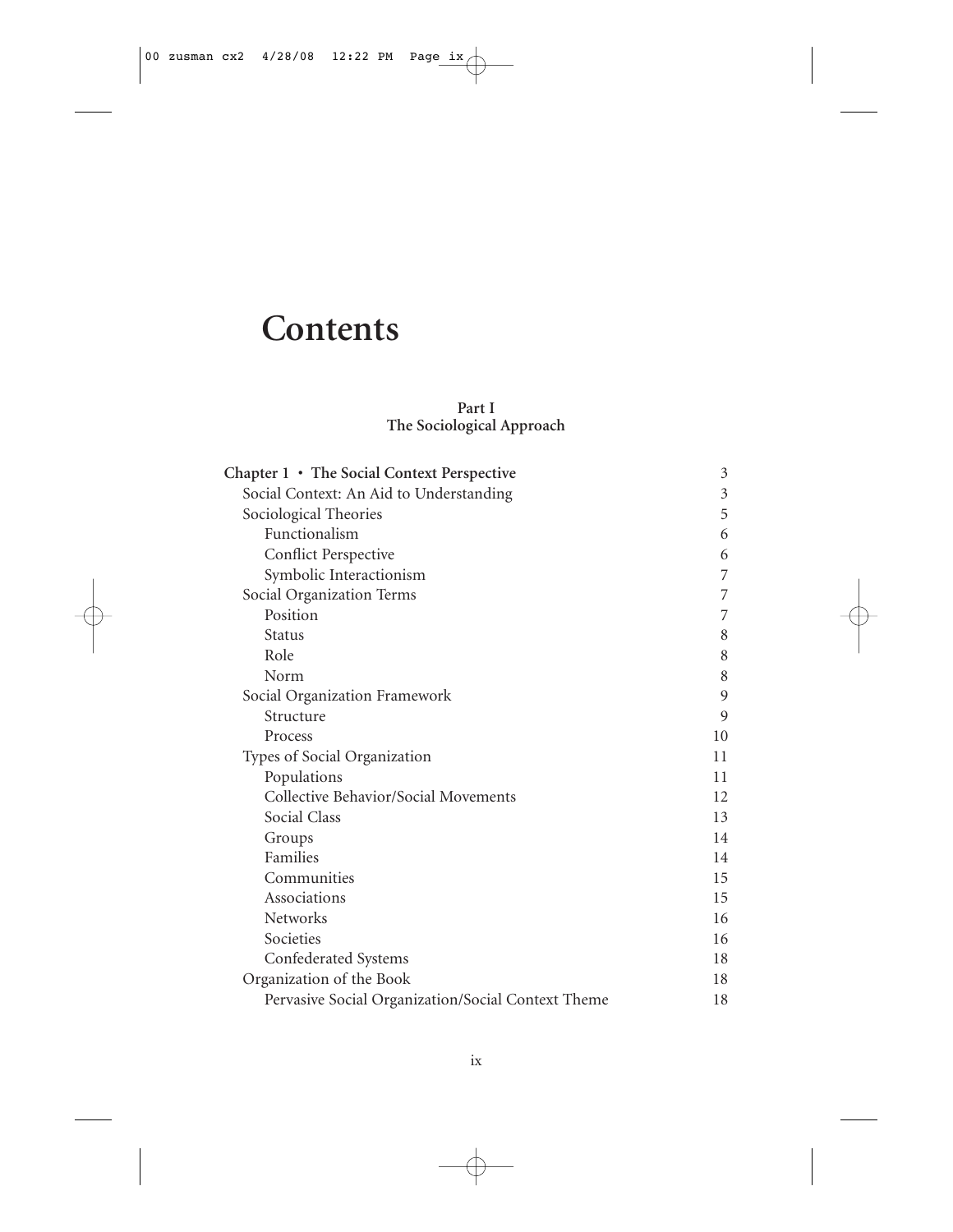#### x CONTENTS

| <b>Outcome Predictions</b>          | 20 |
|-------------------------------------|----|
| Popular Beliefs and Scientific Data | 21 |
| References                          |    |

#### **Part II The Basis of Social Context**

| Chapter 2 · Culture                  | 25 |
|--------------------------------------|----|
| Aspects of Culture                   | 26 |
| Material vs. Non-Material Culture    | 26 |
| Symbols                              | 26 |
| Values                               | 27 |
| Norms                                | 28 |
| Sanctions                            | 29 |
| <b>Cultural Constraints</b>          | 30 |
| Language                             | 30 |
| Biology                              | 32 |
| Environment                          | 32 |
| Cultural Diversity                   | 33 |
| Subcultures                          | 33 |
| Countercultures                      | 34 |
| Cross-Cultures                       | 35 |
| Culture Shock                        | 35 |
| Ethnocentrism                        | 36 |
| Cultural Relativism                  | 36 |
| Cultural Change                      | 37 |
| <b>Structural Changes</b>            | 37 |
| Inventions                           | 38 |
| <b>Discoveries</b>                   | 38 |
| Diffusion                            | 38 |
| Culture and Social Organization      | 39 |
| Populations                          | 39 |
| Collective Behavior/Social Movements | 39 |
| Social Classes                       | 40 |
| Groups                               | 40 |
| Families                             | 42 |
| Associations                         | 42 |
| Communities                          | 44 |
| Networks                             | 45 |
| Societies                            | 45 |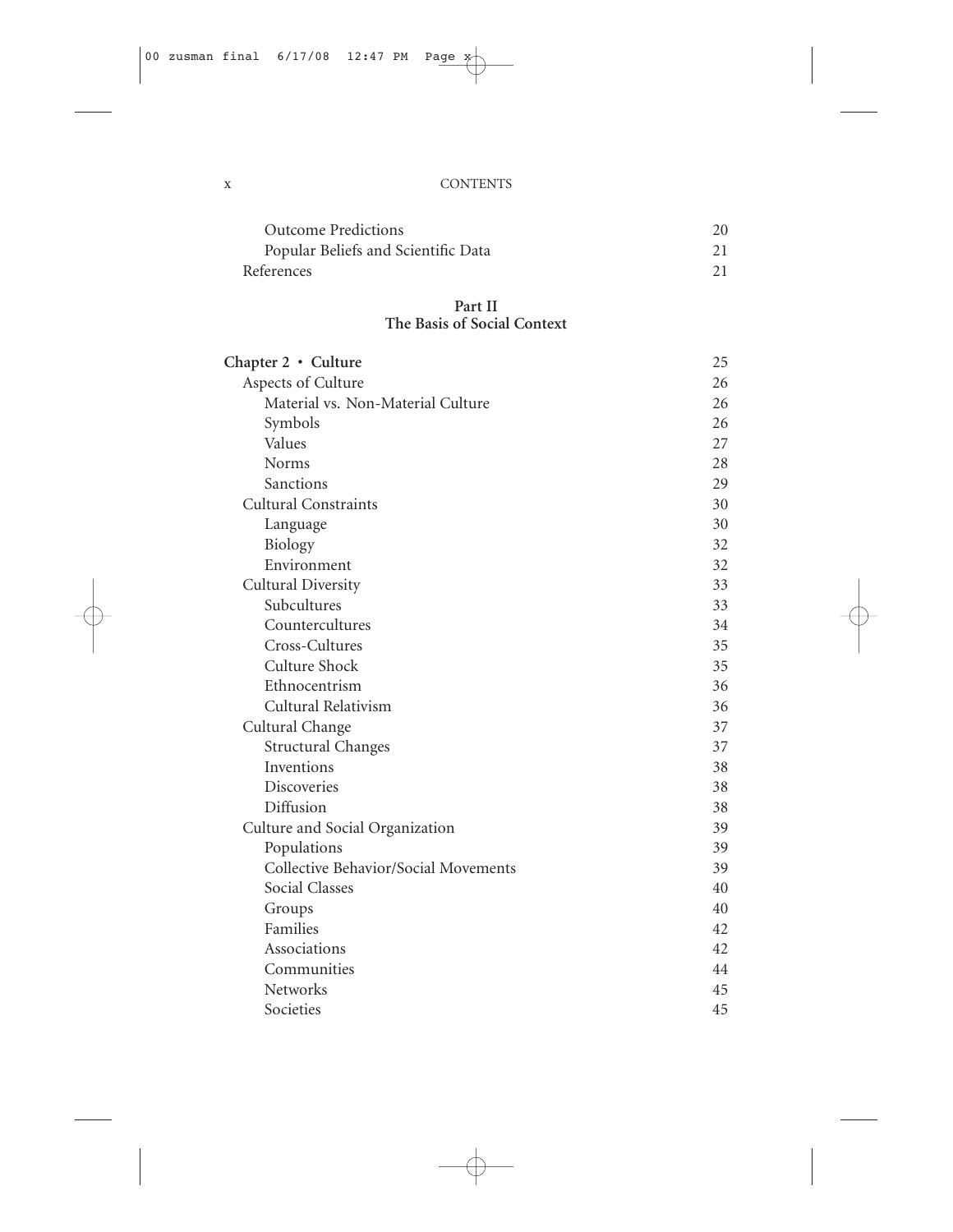| Popular Beliefs and Scientific Data:                         |    |
|--------------------------------------------------------------|----|
| Love Is Immune to Social Control                             | 45 |
| References                                                   | 47 |
| Chapter 3 · Socialization                                    | 49 |
| Socialization in Perspective                                 | 50 |
| Sociology                                                    | 50 |
| Socialization: Eight Sociological Facts                      | 50 |
| Biology                                                      | 53 |
| Psychology                                                   | 54 |
| Structure and Socialization                                  | 55 |
| Position                                                     | 56 |
| <b>Status</b>                                                | 56 |
| Role                                                         | 56 |
| Norm                                                         | 57 |
| Process and Socialization                                    | 57 |
| Primary Socialization                                        | 58 |
| Anticipatory Socialization                                   | 58 |
| Resocialization                                              | 58 |
| Reverse Socialization                                        | 59 |
| Socialization and Social Organization                        | 60 |
| Populations                                                  | 60 |
| Collective Behavior/Social Movements                         | 61 |
| <b>Social Classes</b>                                        | 61 |
| Groups                                                       | 62 |
| Families                                                     | 63 |
| Associations                                                 | 64 |
| Communities                                                  | 65 |
| <b>Networks</b>                                              | 65 |
| Societies                                                    | 65 |
| Popular Beliefs and Scientific Data:                         |    |
| You Can't Be Brainwashed                                     | 66 |
| References                                                   | 67 |
| Chapter 4 • Social Order and Deviance                        | 71 |
| Social Organizations versus the Individual                   | 71 |
| Social Organizations Precede the Individual                  | 72 |
| Social Organizations Demand Conformity to Their Expectations | 72 |
| Social Organizations Endure                                  | 73 |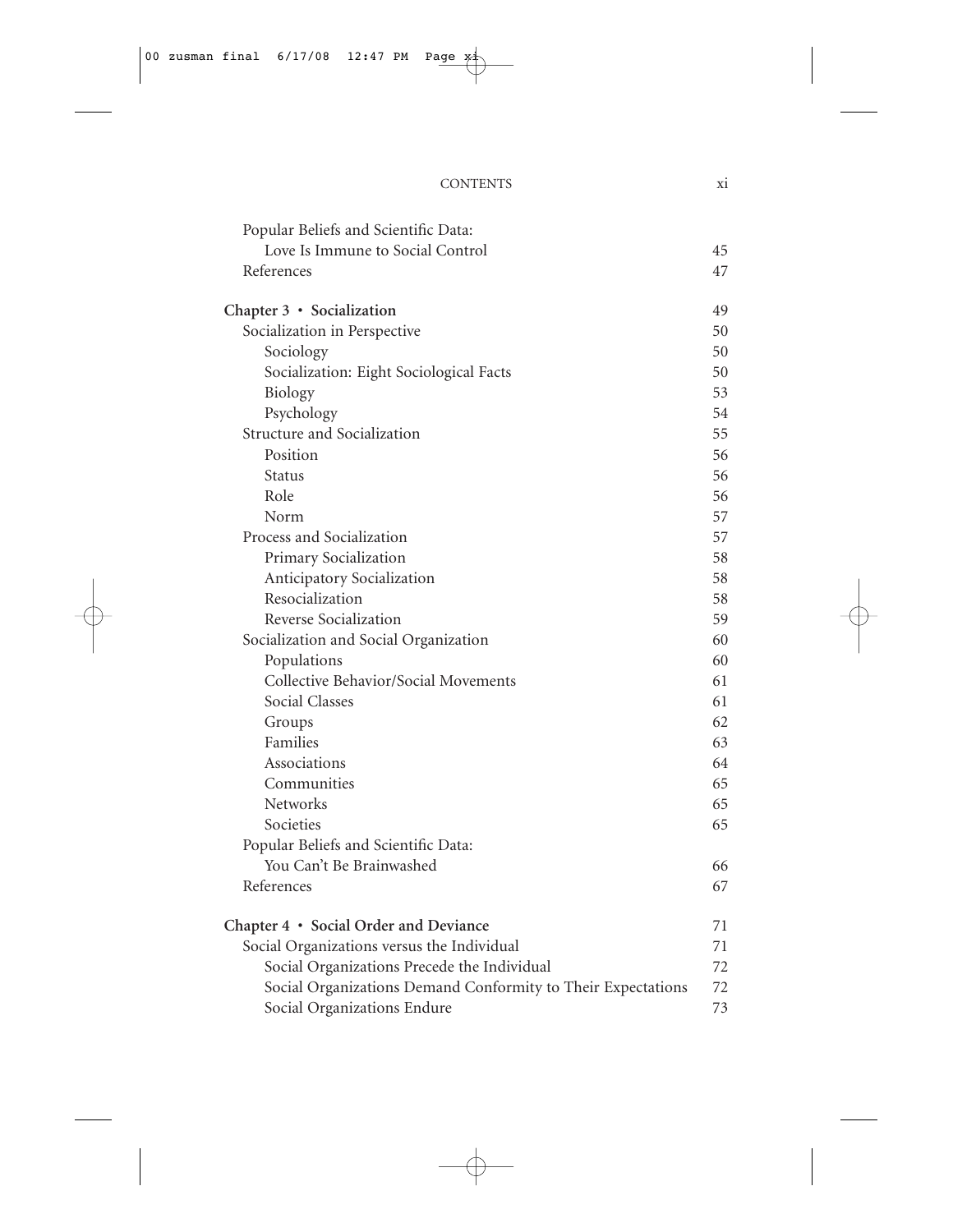#### xii CONTENTS

| Getting Individuals to Fit into Social Organizations | 73 |
|------------------------------------------------------|----|
| Initial Group Membership                             | 74 |
| Maintenance of Group Membership                      | 74 |
| <b>Interpersonal Approval</b>                        | 74 |
| Mutual Interdependence                               | 75 |
| Coercion                                             | 75 |
| Rewards/Punishments                                  | 76 |
| Survival                                             | 76 |
| Theory and Social Order                              | 77 |
| <b>Functionalist Theory</b>                          | 77 |
| Conflict Theory                                      | 77 |
| Symbolic Interactionist Theory                       | 78 |
| Deviance                                             | 78 |
| Definition of Deviance                               | 78 |
| Theoretical Views of Deviance                        | 79 |
| Social Organizations:                                |    |
| Maintenance of Order and Control of Deviance         | 80 |
| Population                                           | 80 |
| Collective Behavior/Social Movements                 | 83 |
| Social Classes                                       | 84 |
| Groups                                               | 86 |
| Families                                             | 87 |
| Associations                                         | 88 |
| Communities                                          | 90 |
| <b>Networks</b>                                      | 91 |
| Societies                                            | 92 |
| Popular Beliefs and Scientific Data:                 |    |
| Capital Punishment Deters Crime                      | 93 |
| References                                           | 95 |

#### **Part III Less Organized Contexts**

| Chapter 5 • Population and Human Ecology | 99  |
|------------------------------------------|-----|
| The Study of Population                  | 99  |
| Demography                               | 100 |
| Human Ecology                            | 105 |
| Population and Social Organization       | 106 |
| Collective Behavior                      | 106 |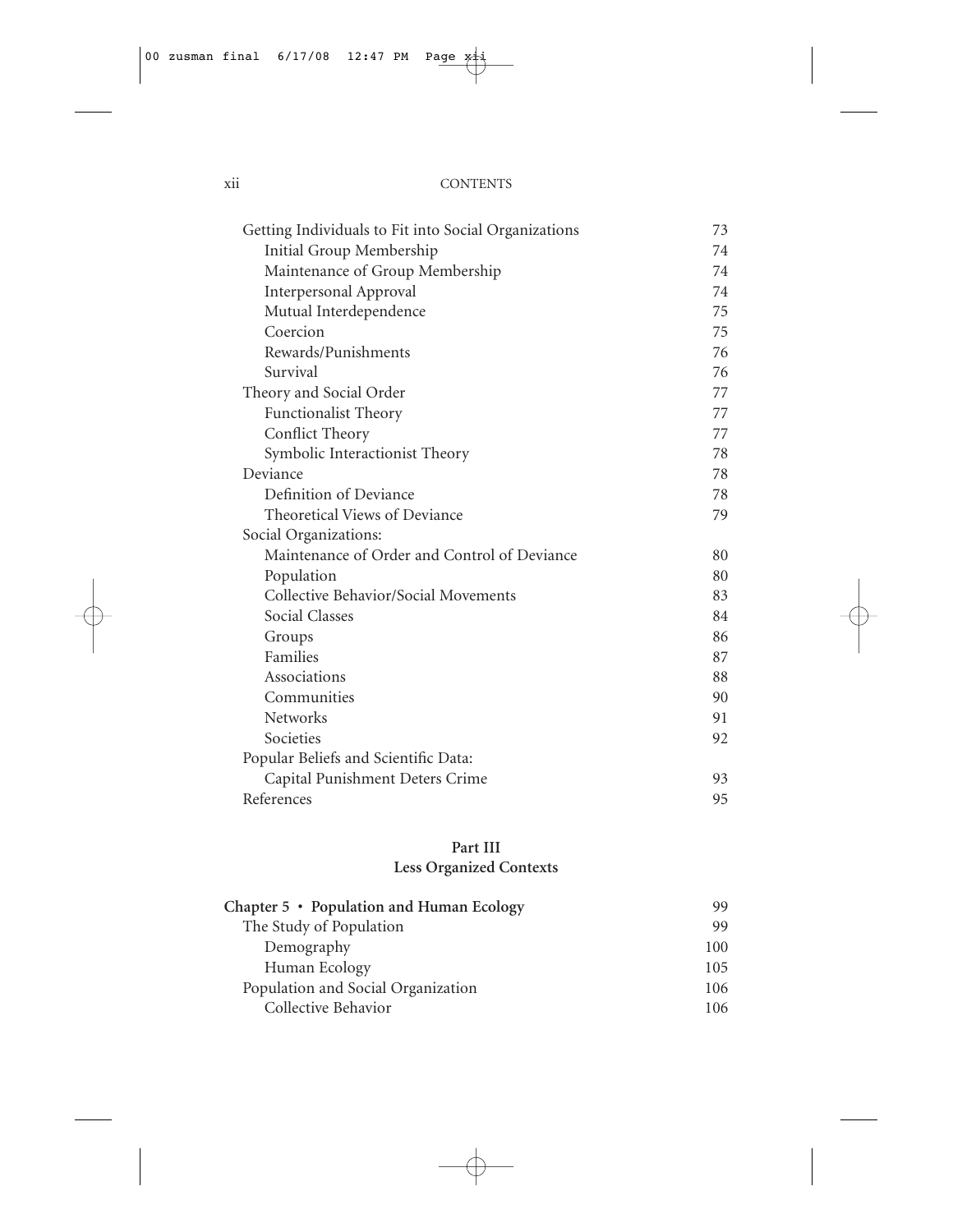| <b>CONTENTS</b> | .<br>X111 |
|-----------------|-----------|
|                 |           |

| Social Classes                                       | 107 |
|------------------------------------------------------|-----|
| Groups                                               | 107 |
| Families                                             | 107 |
| Communities                                          | 109 |
| Associations                                         | 109 |
| Networks                                             | 109 |
| Societies                                            | 110 |
| Population, Social Organizations, and Social Control | 110 |
| <b>Birth Control Strategies</b>                      | 110 |
| Death Control Strategies                             | 112 |
| <b>Migration Control Strategies</b>                  | 113 |
| Coping with Environmental Destruction                | 113 |
| Air Pollution                                        | 114 |
| <b>Water Pollution</b>                               | 117 |
| Food Contamination                                   | 118 |
| Popular Beliefs and Scientific Data: Overpopulation  |     |
| and Societal Destruction                             | 121 |
| Environmental Problems and Resource Scarcity         | 121 |
| Problems Associated with Below-Replacement Fertility | 122 |
| References                                           | 123 |
| Chapter 6 • Collective Behavior and Social Movements | 127 |
| Collective Behavior                                  | 128 |
| Aggregations and Collective Behavior                 | 128 |
| The Effects of Collective Behavior on Established    |     |
| Social Organizations                                 | 128 |
| Crowds                                               | 129 |
| Crowds as Social Organizations                       | 129 |
| Types of Crowds                                      | 130 |
| Dispersed Groups                                     | 131 |
| Crazes, Fads, and Fashions                           | 132 |
| Panics and Mass Hysteria                             | 133 |
| Public Opinion in Mass Society                       | 134 |
| The Nature of Public Opinion                         | 134 |
| Mass Publics                                         | 136 |
| Rumor                                                | 136 |
| Propaganda                                           | 137 |
| Research Methods Used to Study Collective Phenomena  | 139 |
| <b>General Theories</b>                              | 139 |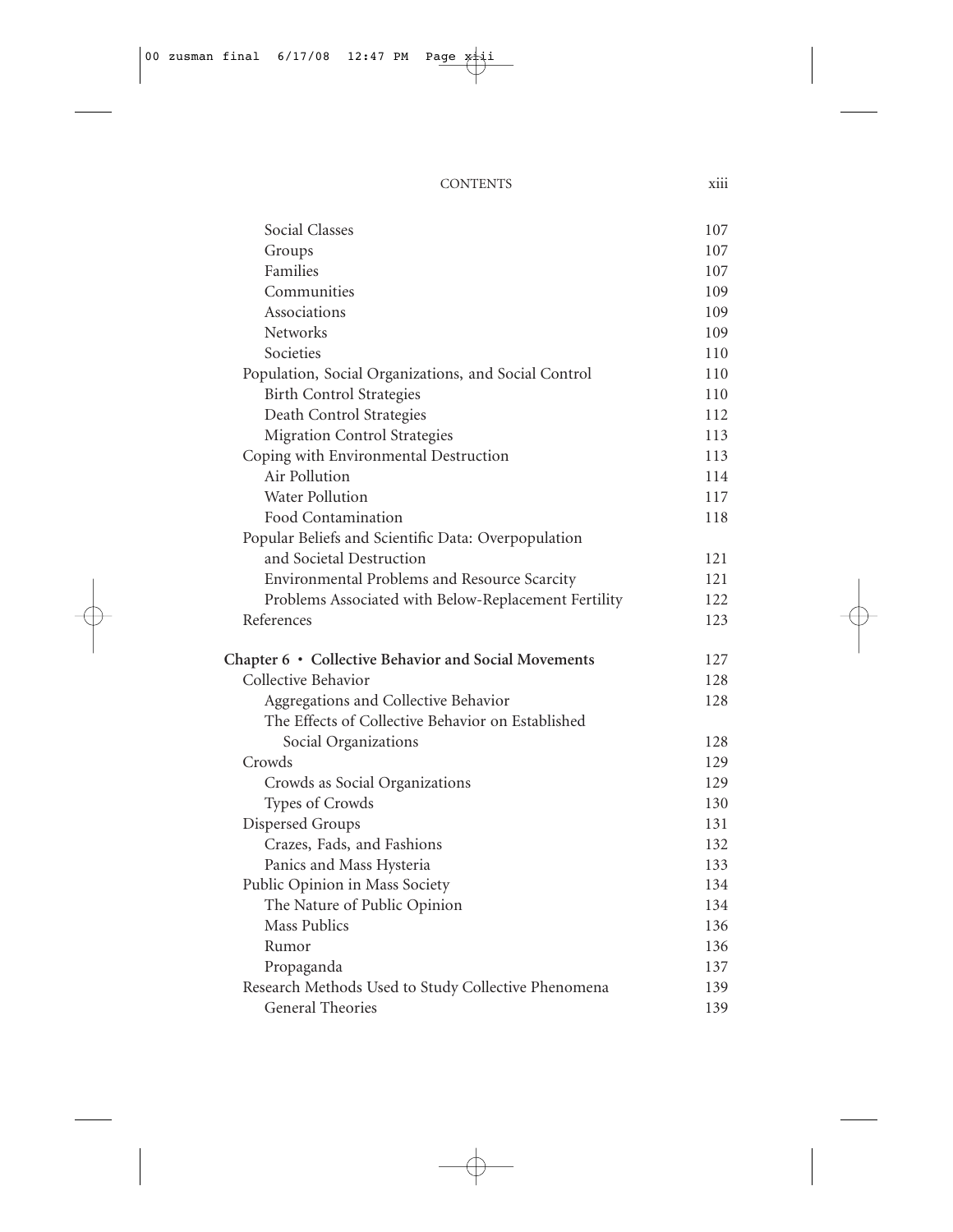#### xiv CONTENTS

| Specific Theories of Crowd Behavior          | 140 |
|----------------------------------------------|-----|
| Collective Behavior and Social Organization: |     |
| The Writer's Strike                          | 141 |
| Population                                   | 141 |
| Social Class                                 | 142 |
| Groups                                       | 142 |
| Families                                     | 142 |
| Communities                                  | 142 |
| Associations                                 | 142 |
| <b>Networks</b>                              | 143 |
| Societies                                    | 143 |
| Social Movements                             | 143 |
| Stages toward Action                         | 144 |
| Absolute and Relative Deprivation            | 145 |
| Life Cycle of Social Movements               | 145 |
| Types of Social Movements                    | 146 |
| Popular Beliefs and Scientific Data:         |     |
| Willpower, Veganism and Social Movement      | 147 |
| References                                   | 148 |

### **Part IV**

### **More Organized Contexts**

| Chapter $7 \cdot$ Groups                | 153 |
|-----------------------------------------|-----|
| Foundation of Social Organization       | 153 |
| Categories                              | 153 |
| Groups                                  | 154 |
| Types of Groups                         | 155 |
| Primary and Secondary Groups            | 156 |
| In-Groups and Out-Groups                | 157 |
| Reference Groups                        | 158 |
| Voluntary and Involuntary Groups        | 158 |
| Membership Groups                       | 159 |
| Groups: Theory and Research Methods     | 159 |
| <b>Theories</b>                         | 160 |
| Research Design                         | 163 |
| Collecting and Analyzing Data           | 163 |
| Relations within Groups: Group Dynamics | 164 |
| Leadership Patterns                     | 164 |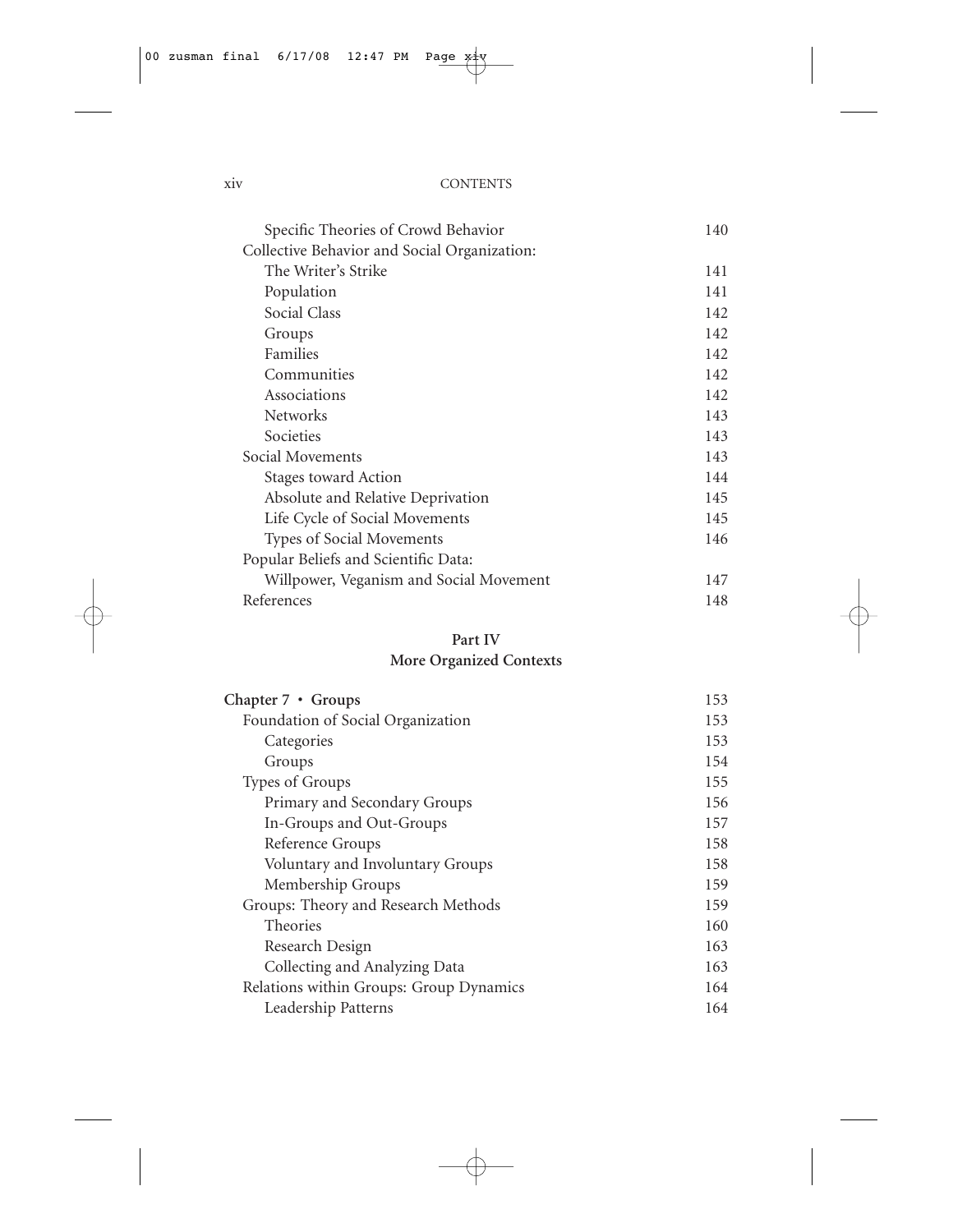| Group Conformity                                       | 166 |
|--------------------------------------------------------|-----|
| Groupthink                                             | 166 |
| Functions                                              | 166 |
| Variables Affecting Group Dynamics                     | 167 |
| Size                                                   | 167 |
| Physical Conditions                                    | 168 |
| Demographic Variables                                  | 168 |
| The Overall Importance of Groups                       | 168 |
| Group Composition Affects Survival: A Research Example | 169 |
| Order versus Disorder: Relations between Groups        | 170 |
| Gender                                                 | 170 |
| Race/Ethnicity                                         | 171 |
| Age                                                    | 171 |
| Groups and Social Organization                         | 172 |
| Population                                             | 172 |
| Aggregations                                           | 172 |
| Social Class                                           | 172 |
| Families                                               | 173 |
| Communities                                            | 173 |
| Associations                                           | 173 |
| Networks                                               | 173 |
| Societies                                              | 173 |
| Popular Beliefs and Scientific Data: Jury Members Have |     |
| Already Made Up Their Minds-Juries Don't Deliberate    | 174 |
| References                                             | 175 |
| Chapter 8 · Social Class, Race, and Ethnicity          | 177 |
| The Nature of Social Stratification                    | 178 |
| Social Inequality                                      | 178 |
| Social Stratification                                  | 178 |
| Examples of Social Stratification                      | 179 |
| Socioeconomic Status (SES)                             | 179 |
| Race/Ethnicity                                         | 180 |
| Religion                                               | 181 |
| Possessions                                            | 181 |
| Social Attitudes/Values                                | 182 |
| <b>Stratification Systems</b>                          | 182 |
| Closed Stratification Systems                          | 182 |
| Open Stratification Systems                            | 183 |
|                                                        |     |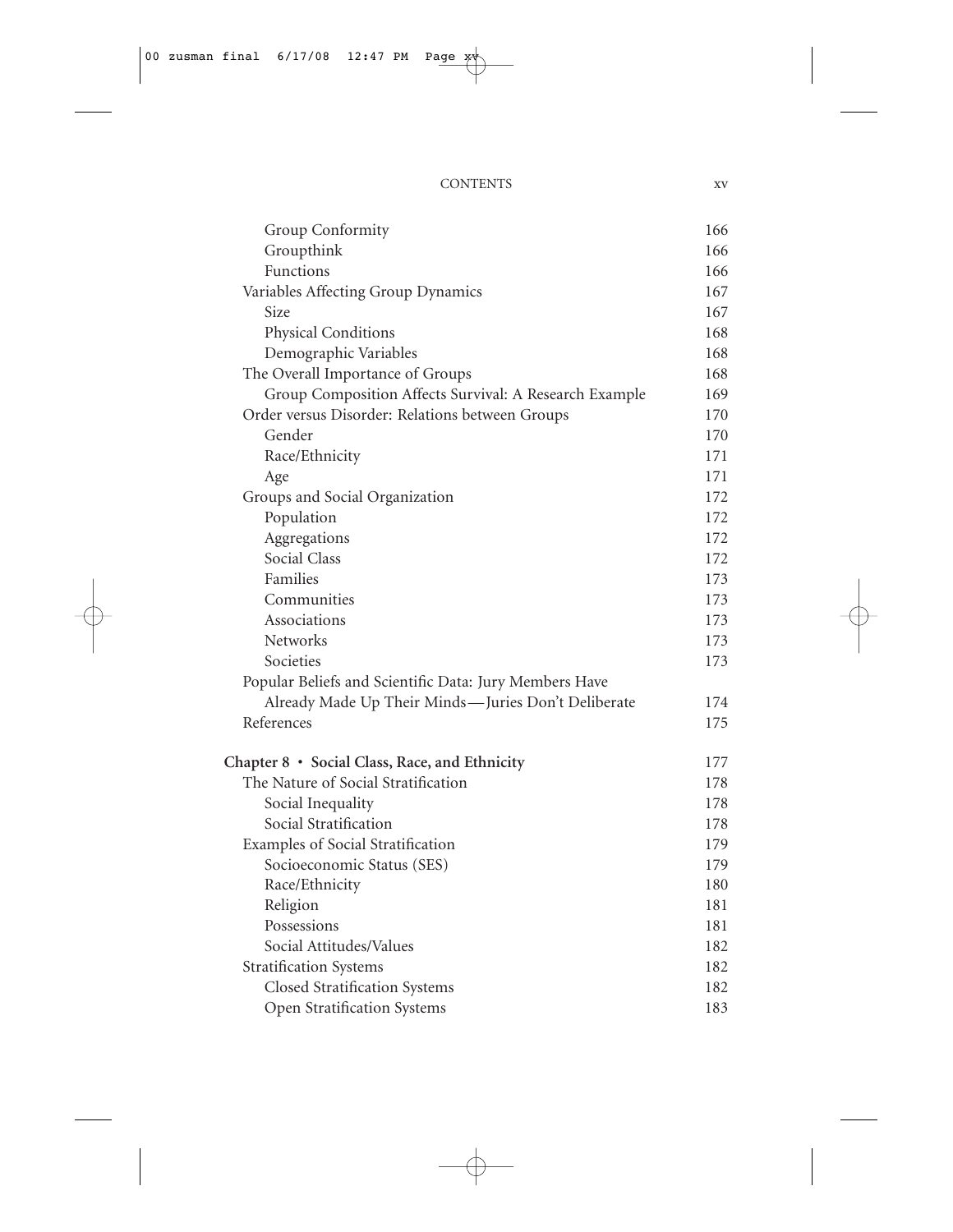| Social Mobility                         | 184 |
|-----------------------------------------|-----|
| Vertical Mobility                       | 184 |
| Intragenerational Mobility              | 184 |
| Intergenerational Mobility              | 185 |
| Structural Mobility                     | 186 |
| Social Class and Social Organization    | 186 |
| Populations                             | 186 |
| Collective Behavior                     | 187 |
| Groups                                  | 187 |
| Families                                | 188 |
| Communities                             | 189 |
| Associations                            | 190 |
| <b>Networks</b>                         | 190 |
| Societies                               | 191 |
| Race and Ethnicity                      | 191 |
| Race                                    | 191 |
| Ethnic Background                       | 193 |
| Other Social Markers of Social Class    | 193 |
| Majority and Minority Status            | 195 |
| Race, Ethnicity and Social Organization | 196 |
| Population                              | 196 |
| Collective Behavior/Social Movements    | 196 |
| Social Classes                          | 197 |
| Groups                                  | 198 |
| Families                                | 198 |
| Communities                             | 199 |
| Associations                            | 199 |
| <b>Networks</b>                         | 200 |
| Societies                               | 200 |
| Popular Beliefs and Scientific Data:    |     |
| Black Men Abandon Their Family Ties     | 201 |
| References                              | 201 |
| Chapter 9 • Gender and Age              | 203 |
| Gender and Age in America               | 203 |
| Definitions of Gender                   | 204 |
| Definitions of Androgyny                | 205 |
| Definitions of Age                      | 205 |
| Differences in Gender and Age           | 207 |
|                                         |     |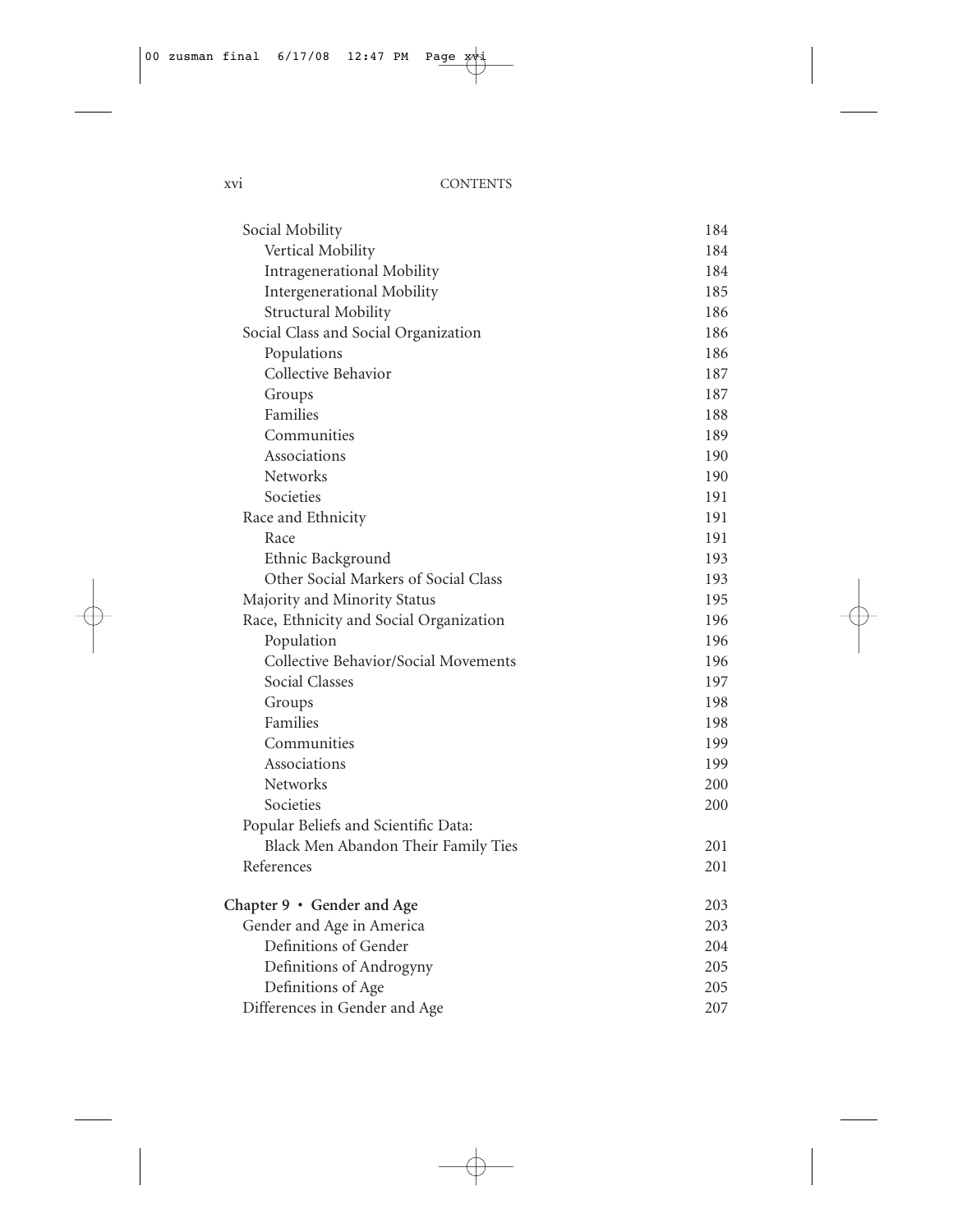| Roles and Statuses of Women, Men, and the Elderly      | 207 |
|--------------------------------------------------------|-----|
| Income Differences                                     | 208 |
| Occupational Differences                               | 208 |
| Education Differences by Gender and Age                | 209 |
| Gender, Age and Physical, Psychological and            |     |
| Sociological Health                                    | 210 |
| Theory and Research Methods: Gender and Age Inequality | 211 |
| Theories of Gender Inequality                          | 211 |
| Theories of Aging Inequality                           | 212 |
| Data Collection                                        | 213 |
| Analysis                                               | 213 |
| Conclusions                                            | 214 |
| Gender/Age Inequality and Social Organization          | 214 |
| Population                                             | 214 |
| Social Movements                                       | 215 |
| Social Class                                           | 216 |
| Groups                                                 | 217 |
| Families                                               | 217 |
| Communities                                            | 218 |
| Associations                                           | 218 |
| Networks                                               | 219 |
| Societies                                              | 219 |
| Order versus Disorder                                  | 220 |
| Care and Abuse of the Elderly                          | 220 |
| The Possibility of Equality between Men and Women      | 221 |
| Adversarial Movements and the "Oppressed" Majority     | 221 |
| Popular Beliefs and Scientific Data:                   |     |
| Men Drink More Alcohol Than Women                      | 221 |
| References                                             | 222 |
| Chapter 10 · Families and Communities                  | 225 |
| Conceptualizing the Family                             | 225 |
| Definitions and Universality of the Family             | 226 |
| <b>Structural Family Patterns</b>                      | 227 |
| Number of Partners                                     | 227 |
| <b>Extended Families</b>                               | 227 |
| <b>Authority Patterns</b>                              | 228 |
| <b>Descent Systems</b>                                 | 229 |
| Residence Systems                                      | 229 |
|                                                        |     |

CONTENTS xvii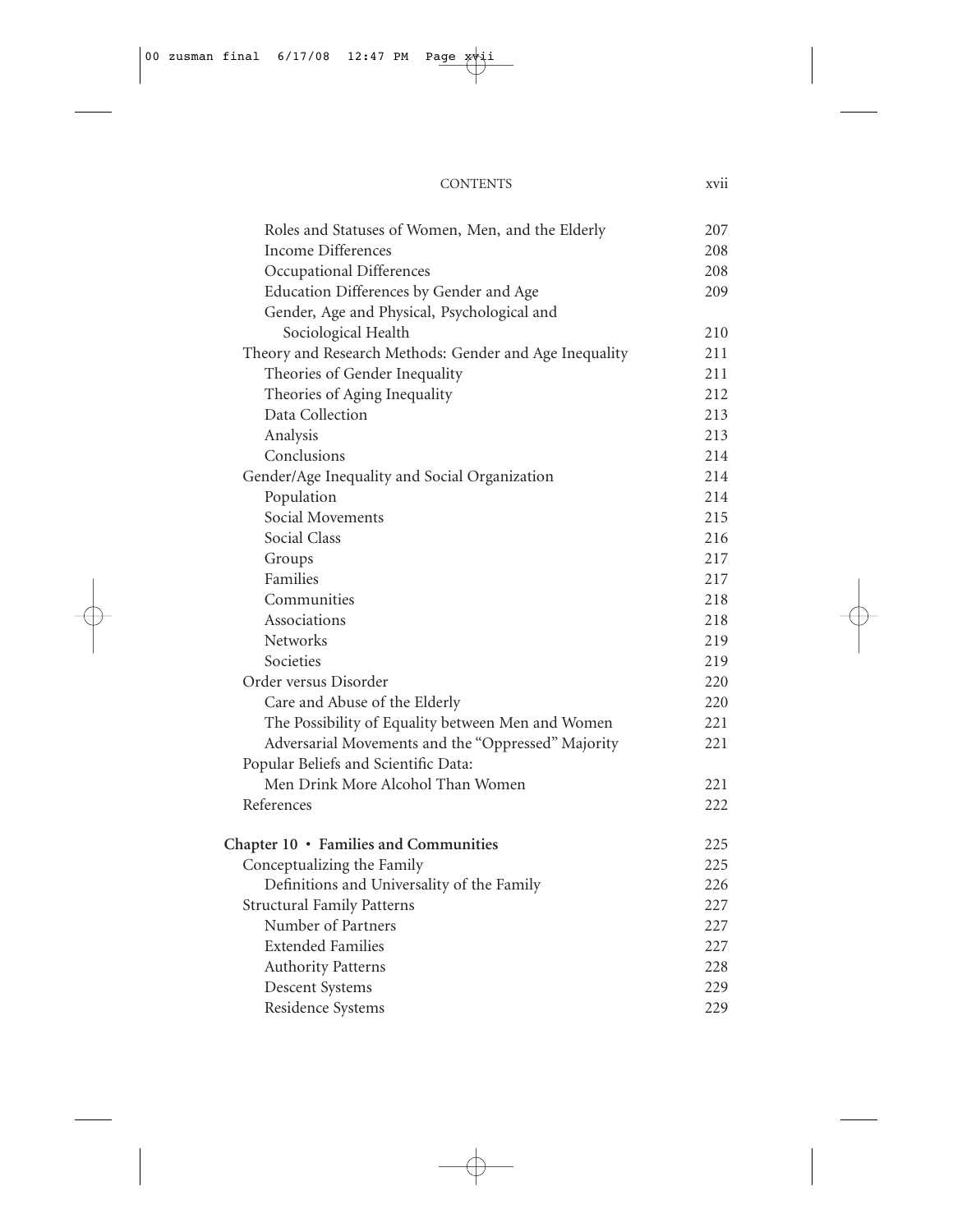#### xviii CONTENTS

| The Process of Change                      | 230 |
|--------------------------------------------|-----|
| Effects of Industrialization on the Family | 230 |
| From Traditional to Contemporary Marriages | 231 |
| Single Parent Families                     | 231 |
| Families and Social Organization           | 232 |
| Population                                 | 232 |
| Collective Behavior/Social Movements       | 233 |
| Social Classes                             | 233 |
| Groups                                     | 233 |
| Communities                                | 234 |
| Associations                               | 234 |
| <b>Networks</b>                            | 235 |
| Societies                                  | 235 |
| Popular Beliefs and Scientific Data:       |     |
| Five Myths about Relationships             | 236 |
| Community Defined                          | 237 |
| Geographic Area                            | 237 |
| Social Interaction                         | 238 |
| Common Ties                                | 238 |
| Types of Communities                       | 238 |
| <b>Urban Communities</b>                   | 238 |
| Suburban Communities                       | 239 |
| <b>Rural Communities</b>                   | 239 |
| Urban, Suburban and Rural Life             | 239 |
| The Ecological and Structural Patterns     | 240 |
| Structural Patterns of Urban Development   | 240 |
| The Process of Change                      | 241 |
| Communities and Social Organization        | 242 |
| Population                                 | 242 |
| Social Movements                           | 242 |
| Social Class                               | 243 |
| Groups                                     | 244 |
| Families                                   | 244 |
| Associations                               | 245 |
| Networks                                   | 245 |
| Societies                                  | 246 |
| References                                 | 246 |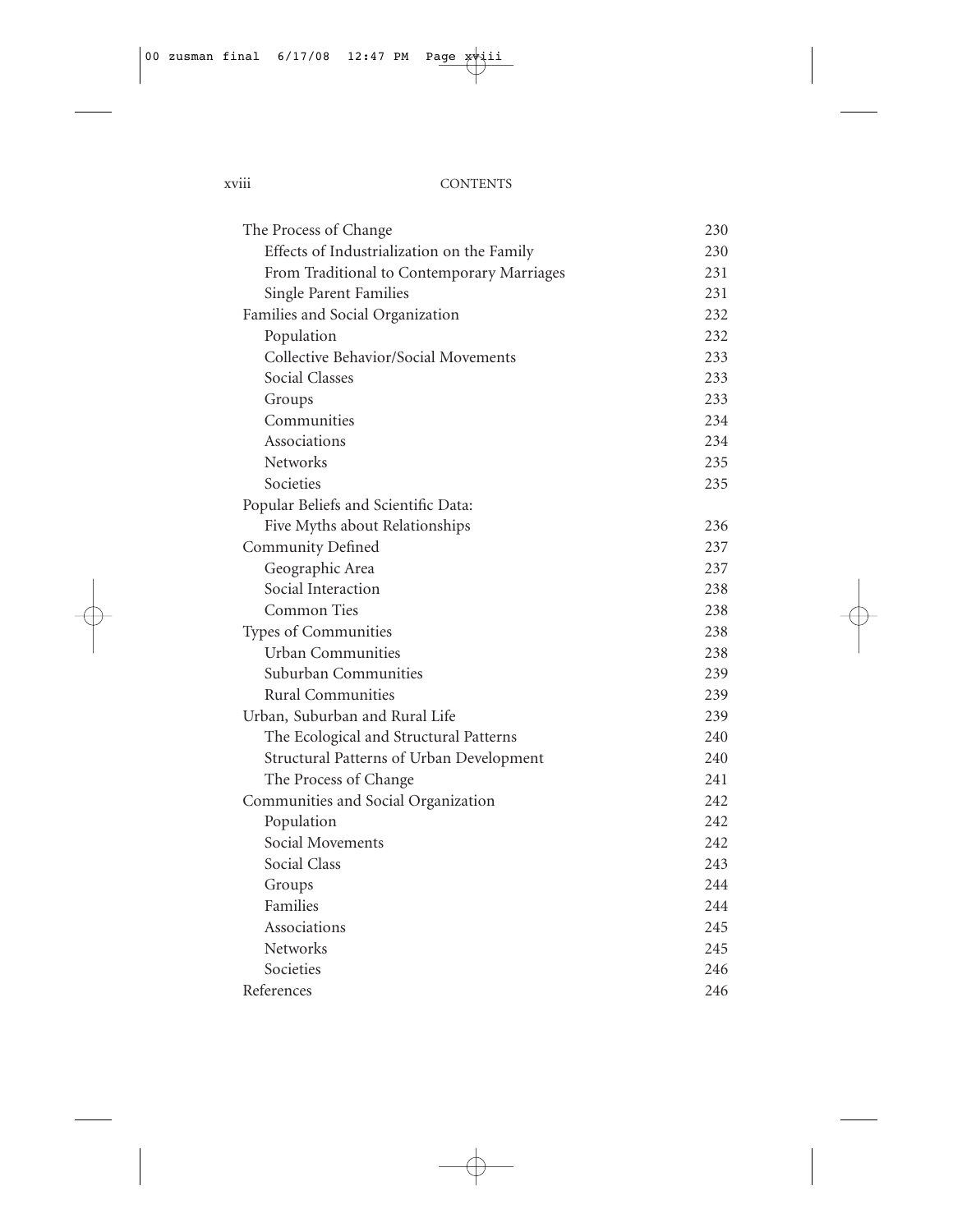| <b>CONTENTS</b> |  |
|-----------------|--|
|                 |  |

| Chapter 11 · Education and Religion              | 249 |
|--------------------------------------------------|-----|
| Education: The Formal Socialization Agency       | 249 |
| Definition of Education                          | 249 |
| Formal Organizational Association                | 250 |
| <b>Bureaucratic Structure</b>                    | 250 |
| Structure of Education in the U.S.               | 251 |
| Elementary, Secondary, and College               | 251 |
| Public, Private, and Alternatives                | 251 |
| Forced Educational Socialization                 | 252 |
| Separation of Church and State                   | 253 |
| Paid Educators and Credentialing                 | 253 |
| Basics versus Progressive Educational Curriculum | 253 |
| Outcomes of Education                            | 254 |
| Scholastic Achievement                           | 254 |
| Occupational Success, Income, and Mobility       | 255 |
| Political Attitudes                              | 255 |
| Popular Beliefs and Scientific Data:             |     |
| The Myth of Education and Equality               | 256 |
| Theoretical Views of Education                   | 257 |
| Functional Theory                                | 257 |
| Conflict Theory                                  | 257 |
| Interactionist Theory                            | 258 |
| Other Theories: Exchange and Dramaturgical       | 259 |
| Educational Associations and Social Organization | 259 |
| Population                                       | 259 |
| Collective Behavior                              | 260 |
| Social Class                                     | 260 |
| Groups                                           | 261 |
| Families                                         | 261 |
| Communities                                      | 261 |
| Associations                                     | 262 |
| <b>Networks</b>                                  | 262 |
| Societies                                        | 262 |
| Religion Defined                                 | 263 |
| What Is Religion?                                | 263 |
| Formal Religious Organizations                   | 264 |
| Major Western Religions                          | 265 |
| Protestantism                                    | 265 |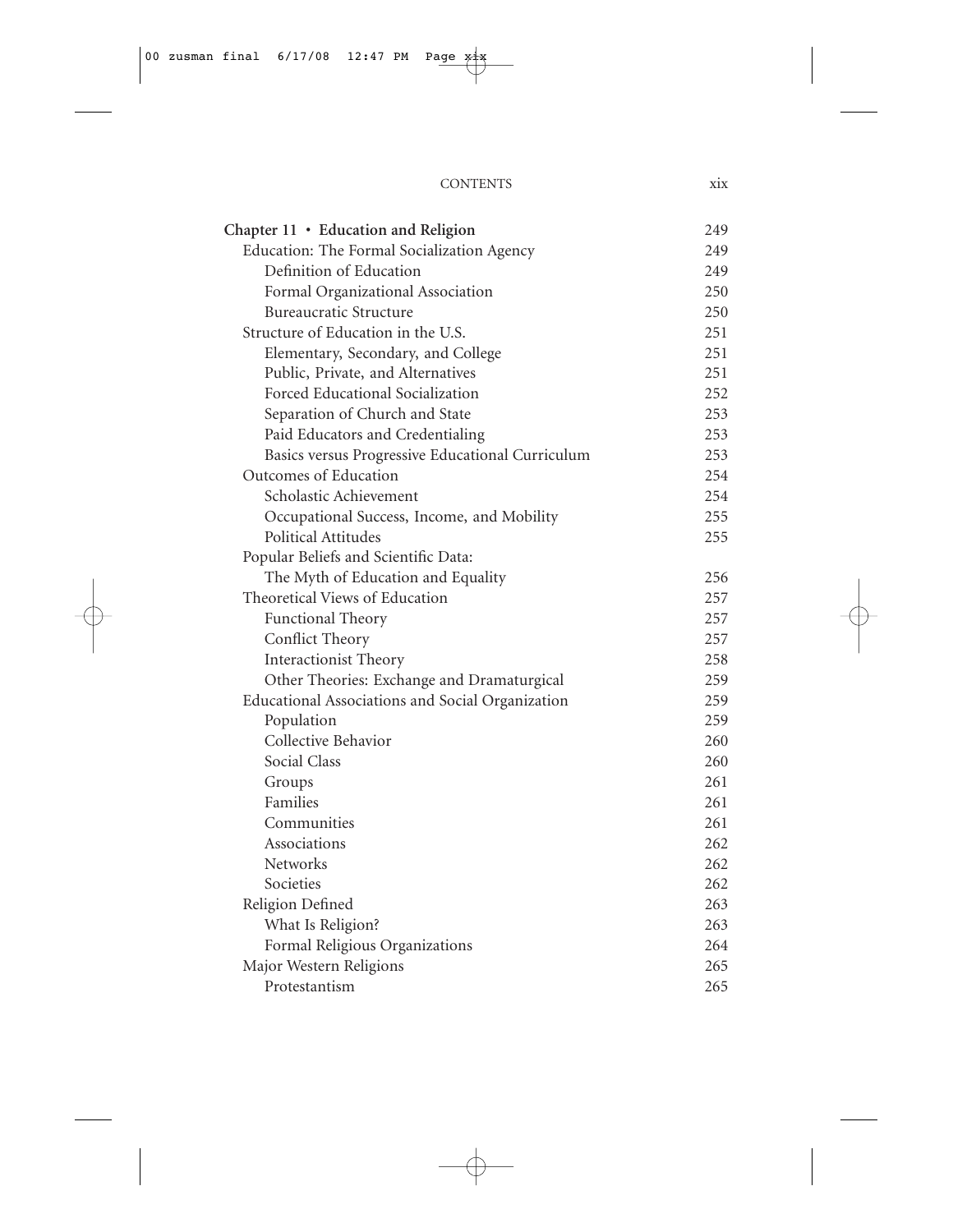| Catholicism                                                  | 265 |
|--------------------------------------------------------------|-----|
| Judaism                                                      | 265 |
| Cultural Differences in Religion                             | 266 |
| Symbols, Values, Norms, Rituals, and Sanctions               | 266 |
| Religious Leaders                                            | 267 |
| Religion and Social Organization                             | 268 |
| Population                                                   | 268 |
| Collective Behavior                                          | 269 |
| Social Class                                                 | 269 |
| Groups                                                       | 269 |
| Families                                                     | 270 |
| Communities                                                  | 270 |
| Associations                                                 | 271 |
| Networks                                                     | 271 |
| Societies                                                    | 271 |
| References                                                   | 272 |
| Chapter 12 · Politics and Economics                          | 275 |
| Power, Legitimacy and Authority                              | 276 |
| Traditional                                                  | 276 |
| Charismatic                                                  | 276 |
| Rational-Legal                                               | 277 |
| Political Systems of Power                                   | 277 |
| Monarchy                                                     | 277 |
| Democracy                                                    | 278 |
| Totalitarianism                                              | 278 |
| Economic Systems of Property Control                         | 279 |
| Capitalism                                                   | 279 |
| Communism                                                    | 280 |
| Socialism                                                    | 280 |
| Popular Beliefs and Scientific Data: Politics and Homophobia | 282 |
| Political and Economic Relationships                         | 282 |
| Political-Economic Culture                                   | 282 |
| Large Corporations                                           | 283 |
| PACS and Interest Groups                                     | 283 |
| Governmental Regulations of Industry and Trade               | 284 |
| Government Control of the Money Supply                       | 285 |
| Government, Military, and Industrial Triad                   | 285 |
| Politics and Work                                            | 286 |
| Unionization                                                 | 286 |
|                                                              |     |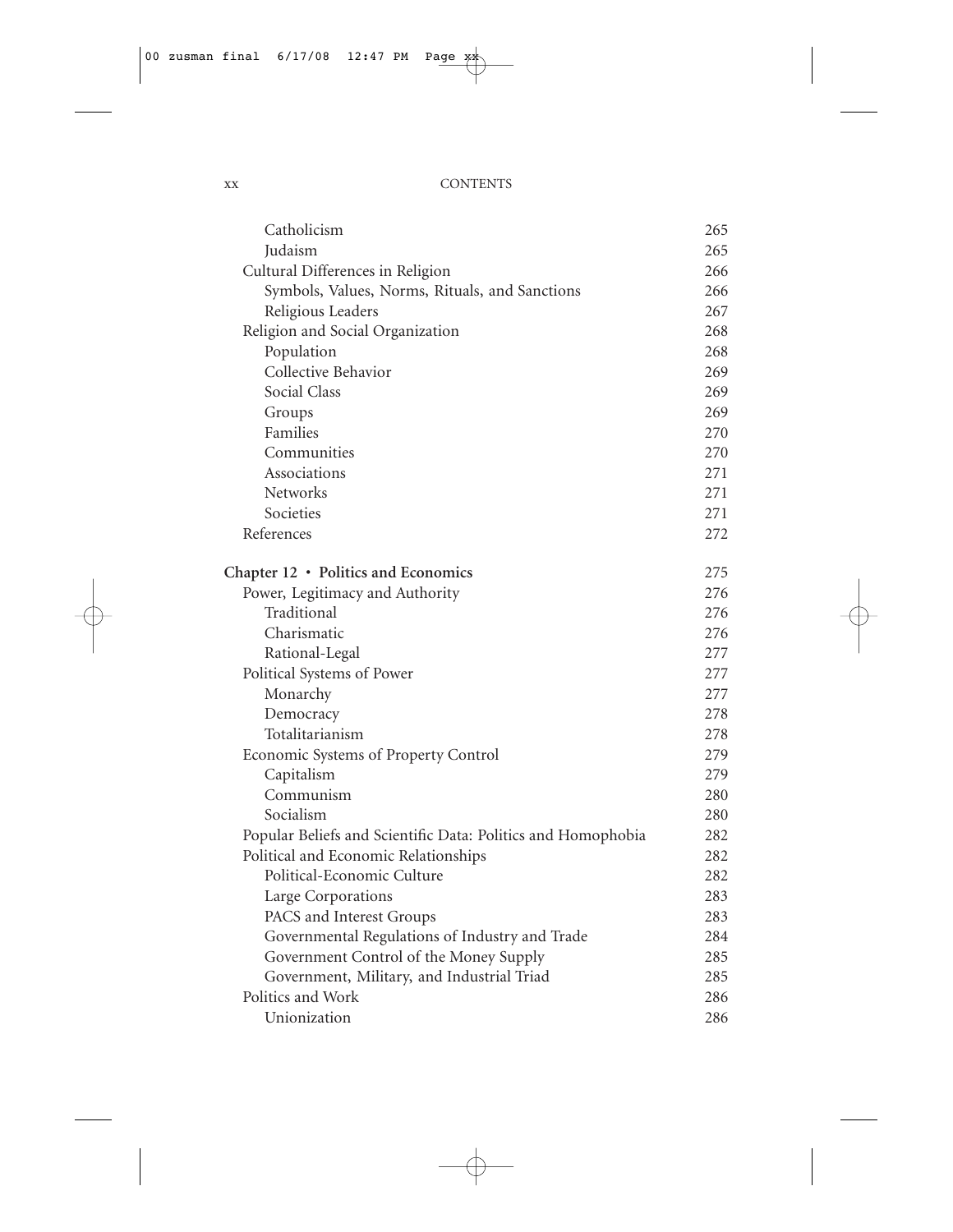#### CONTENTS xxi

| Mediation and Arbitration                               | 288 |
|---------------------------------------------------------|-----|
| Political/Economic Associations and Social Organization | 288 |
| Population                                              | 288 |
| Social Movements and Crowd Behavior                     | 289 |
| Social Class                                            | 289 |
| Groups                                                  | 290 |
| Families                                                | 290 |
| Communities                                             | 291 |
| Associations                                            | 291 |
| <b>Networks</b>                                         | 292 |
| Societies                                               | 292 |
| References                                              | 293 |
| Chapter 13 · Networks and Societies                     | 295 |
| Networks: The Lost Area of Study                        | 295 |
| Networks: Definition and Types                          | 296 |
| Networks versus Groups                                  | 299 |
| Developing and Sustaining Networks                      | 299 |
| Networks and Social Organizations                       | 301 |
| Population                                              | 301 |
| Collective Behavior                                     | 301 |
| Social Class                                            | 302 |
| Groups                                                  | 302 |
| Families                                                | 303 |
| Communities                                             | 303 |
| Associations                                            | 304 |
| Societies                                               | 304 |
| Society: The Largest Element of Social Organization     | 305 |
| The Elements of Society                                 | 306 |
| Territorial Boundary Maintenance                        | 306 |
| Independence                                            | 306 |
| Power and Decision Authority                            | 306 |
| Allegiance                                              | 307 |
| Common Culture                                          | 307 |
| Popular Beliefs and Scientific Data:                    |     |
| Culture Is Unique to Humans                             | 308 |
| <b>Classification of Societies</b>                      | 308 |
| Size                                                    | 308 |
| Subsistence Strategies                                  | 309 |
| Developmental Changes                                   | 310 |